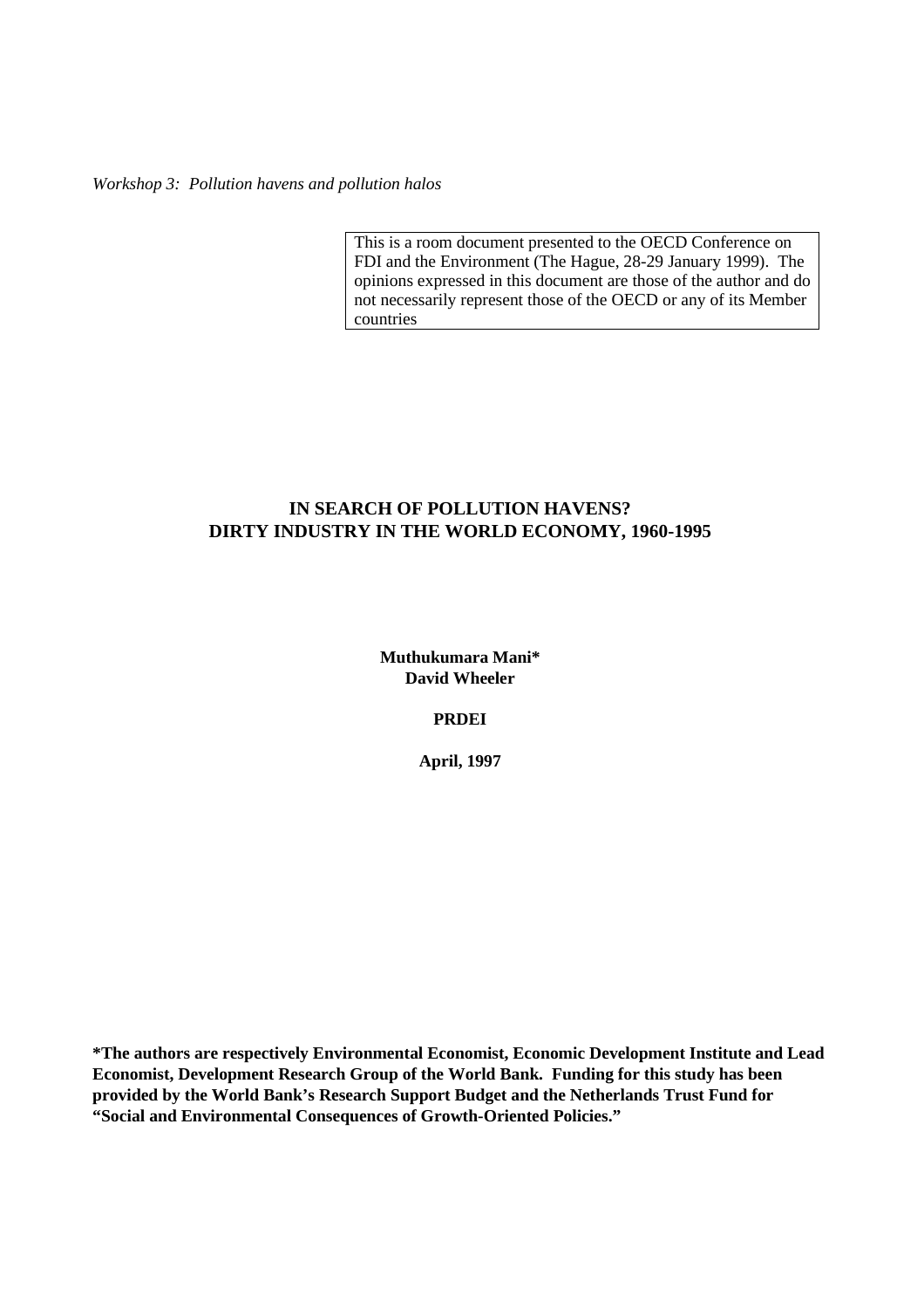### **Abstract**

The last three decades have witnessed rapid economic development, particularly in countries which have pursued relatively open economic policies. Rising environmental awareness in the 1960s also led to a rapid tightening of pollution regulation in the industrial economies. According to the 'pollution havens' hypothesis, the result should have been more rapid growth of dirty industries in unregulated economies which were open to international trade.

Using data for the period 1960-1995, the authors find that the displacement of pollution to developing countries has not been a major phenomenon for several reasons. Tendencies toward formation of pollution havens have been self-limiting, because economic growth has generated countervailing effects through increases in regulation, technical expertise, and investment in cleaner production. In practice, the authors argue that pollution havens have apparently been as transient as lowwage havens.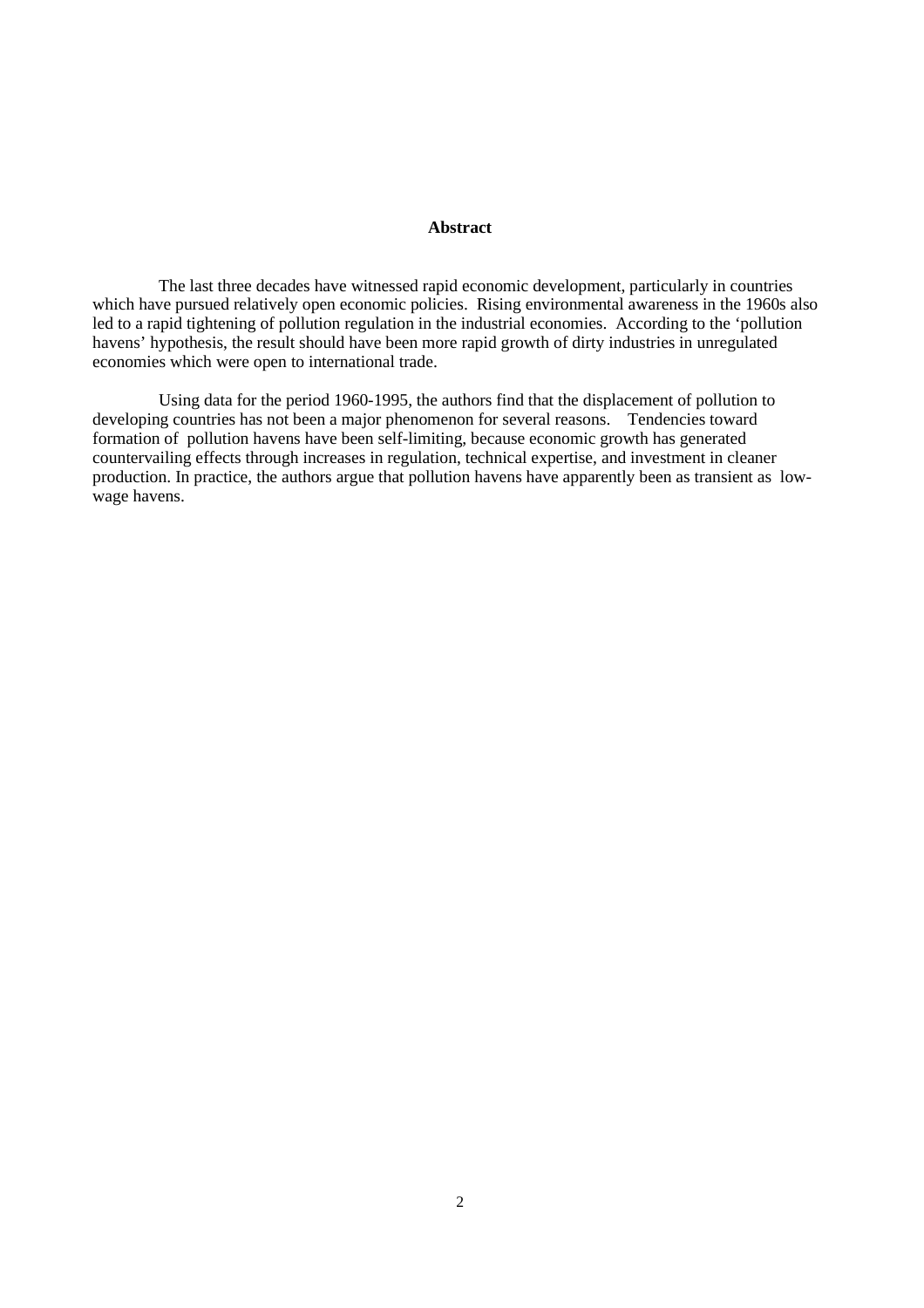#### Acknowledgments

Funding for this study has been provided by the World Bank's Research Support Budget and the Netherlands Trust Fund for "Social and Environmental Consequences of Growth-Oriented Policies." The findings, interpretations, and conclusions expressed in this paper are entirely those of the authors. They do not necessarily reflect the views of the World Bank, its Executive Directors, or the countries they represent. For useful comments, we would like to thank Judy Dean, Per Fredriksson and other participants in the workshop on Social and Environmental Consequences of Growth-Oriented Policies, World Bank, Washington, DC, May 1, 1997 and the Conference on Trade, Global Policy and the Environment, World Bank, Washington, DC, April 21, 1998.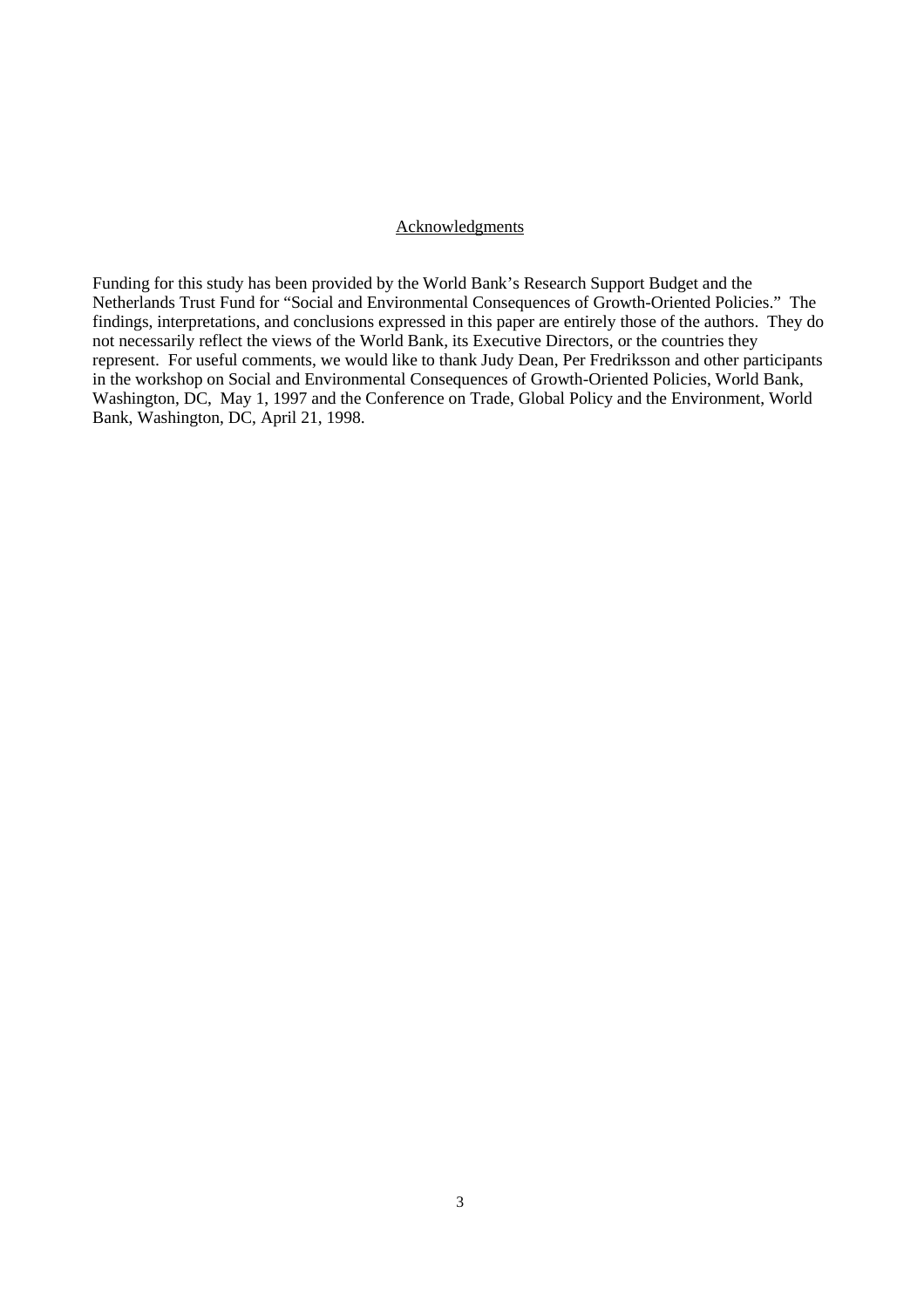### **1. Introduction**

During the past three decades, many poor countries have experienced rapid economic development after adopting liberal economic policies. In manufacturing sectors such as apparel assembly, a 'cascading' pattern of growth has accompanied this global movement toward openness. Production has accelerated in progressively poorer countries, as wage increases in rapidly-developing open economies have changed the pattern of comparative advantage. Downward migration of garment assembly has reflected its continuing labour-intensity: Low unit labour costs in poor economies have been sufficient to offset the potential for automated production in higher-wage countries.<sup>1</sup> We might therefore characterise the world garment story as a continuous (and self-defeating) search for 'low wage havens' by apparel manufacturers. From the perspective of development economics, this has been salutary: Exports of garments and other light assembly goods have provided the first rung on the ladder of rapid income growth and skills development for millions of poor workers.

Although they are critical factors, relative wages and labour skills are not the only determinants of locational advantage. Other long-recognised factors include the quality and local price of available energy and raw materials, agglomeration economies, etc.<sup>2</sup> More recently, attention has turned to the possible impact of differences in environmental regulation. In the OECD economies, stricter regulation means polluters pay more – for pollution control equipment, conversion to cleaner processes, or penalties for unacceptable emissions. This regulatory gap between developed and developing countries could, in principle, produce 'pollution havens' analogous to 'low wage havens.' Pollution-intensive industries (i.e., those with low elasticities of substitution between use of the environment and other productive factors) might join labour-intensive industries in the migration from the OECD countries to open developing economies, if the latter remained unregulated and environmental pricing were a significant determinant of comparative advantage.

Have 'pollution havens' in fact emerged? In this paper, we examine the record using international information on industrial production, trade and environmental regulation for the period 1960 - 1995. The paper is organised as follows. In Section 2, we use recent results on the relationship between regulation and development to argue that 'pollution havens' must be as transient as 'low wage havens:' In the worst case, we would expect to see pollution-intensive sectors follow the 'cascading' international growth pattern of garment production. Section 3 draws on several empirical approaches to identify industry sectors which are clearly among the most pollution-intensive. Focusing on these sectors, the rest of the paper examines the evidence on shifts in pollution-intensive production from the OECD to developing economies. Section 4 focuses on the OECD, giving particular attention to the Japanese case. Section 5 considers the experience of developing Asia and Latin America, while Section 6 provides a summary and conclusions.

# **2. Development, Regulation and 'Pollution Havens'**

'Low wage havens' are transient because incomes and wages increase continuously with development. Similarly, recent evidence suggests that 'pollution havens,' if they exist, may be transient because environmental regulation also increases with development. Dasgupta, et. al. (1996) document the striking correlation between national income per capita and the strictness of environmental regulation. Recent studies of regional income and regulation in China (Wang and Wheeler, 1996; Dasgupta and Wheeler, 1997) and Indonesia (Pargal and Wheeler, 1996) find similar relationships.

Regulation of industrial pollution increases with economic development for two main reasons. First, the demand for environmental quality rises with income, both for aesthetic reasons and because the

<sup>1</sup> For a detailed discussion, see Mody and Wheeler (1990)

See Wheeler and Mody (1992)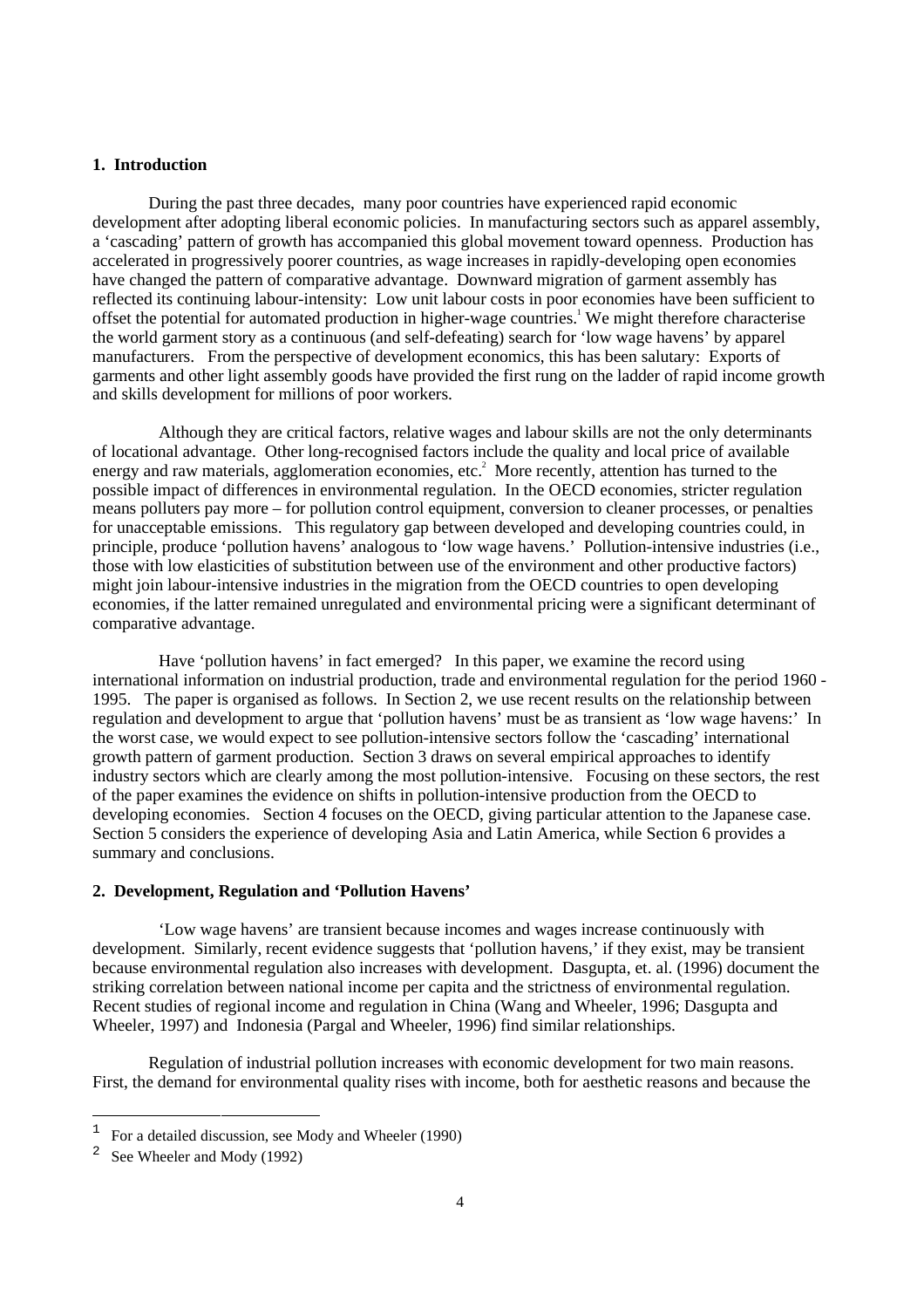valuation of pollution damage increases. Secondly, more developed economies have (on average) more highly-developed public institutions and are more capable of enforcing desirable environmental norms<sup>3</sup>. If the income elasticity of regulation is greater than one, then developing countries will not retain a comparative advantage in dirty production. However, the interplay of relative prices and agglomeration economies might lead to a garment-style 'cascading' pattern of growth, in which rapid growth of dirty sectors is visible during transitional periods when regulation lags behind the growth of output and income.

# **3. Defining Dirty Industries**

To test for pollution havens, we need a clearly-defined set of 'dirty' industries. A conventional approach in the literature has been to identify pollution-intensive sectors as those which have incurred high levels of abatement expenditure per unit of output in the US and other OECD economies (Robison (1988), Tobey (1990), Mani (1996)). By this criterion, five sectors emerge as leading candidates for 'dirty industry' status: Iron and Steel, Non-Ferrous Metals, Industrial Chemicals, Pulp and Paper, and Non-Metallic Mineral Products.<sup>4</sup> Another, more direct, approach is to select sectors which rank high on actual emissions intensity (emissions per unit of output). To determine high-ranking sectors by this criterion, we have used detailed emissions intensities by medium for US manufacturing at the 3-digit Standard Industrial Classification (SIC) level, computed by the World Bank in collaboration with the US EPA and the US Census Bureau (Hettige, et. al., 1995). We have computed average sectoral rankings for conventional air pollutants, water pollutants, and heavy metals, with results displayed in Table 1.

| Rank                    | Air                      | Water                    | <b>Metals</b>                  | <b>Overall</b>       |
|-------------------------|--------------------------|--------------------------|--------------------------------|----------------------|
|                         |                          |                          |                                |                      |
| $\mathbf{1}$            | 371 Iron and Steel       | 371 Iron and Steel       | 372 Non-Ferrous Metals         | 371 Iron and Steel   |
| $\overline{2}$          | 372 Non-Ferrous Metals   | 372 Non-Ferrous Metals   | 371 Iron and Steel             | 372 Non-Ferrous      |
|                         |                          |                          |                                | Metals               |
| $\mathbf{3}$            | 369 Non-Metallic Min.    | 341 Pulp and Paper       | 351 Industrial                 | 351 Industrial       |
|                         | Prd.                     |                          | Chemicals                      | Chemicals            |
| $\overline{\mathbf{4}}$ | 354 Misc. Petroleum,     | 390 Miscellaneous        | 323 Leather Products           | 353 Petroleum        |
|                         | Coal Prd.                | Manufacturing            |                                | Refineries           |
| 5                       | 341 Pulp and Paper       | 351 Industrial Chemicals | 361 Pottery                    | 369 Non-Metallic     |
|                         |                          |                          |                                | Min Prd.             |
| 6                       | 353 Petroleum Refineries | 352 Other Chemicals      | 381 Metal Products             | 341 Pulp and Paper   |
| $\overline{7}$          | 351 Industrial Chemicals | 313 Beverages            | 355 Rubber Products            | 352 Other Chemicals  |
| 8                       | 352 Other Chemicals      | 311 Food Products        | <b>383 Electrical Products</b> | 355 Rubber Products  |
| 9                       | 331 Wood Products        | 355 Rubber Products      | 382 Machinery                  | 323 Leather Products |
| <b>10</b>               | 362 Glass Products       | 353 Petroleum Refineries | 369 Non-Metallic Min.          | 381 Metal Products   |
|                         |                          |                          | Prd.                           |                      |

# **Table 1. Ranking of Pollution-Intensive Industries**

<sup>&</sup>lt;sup>3</sup> This is confirmed in a recent study by Hettige, Mani, and Wheeler (1998)

<sup>4</sup> Petroleum has been excluded because a very few countries are actually involved in its production.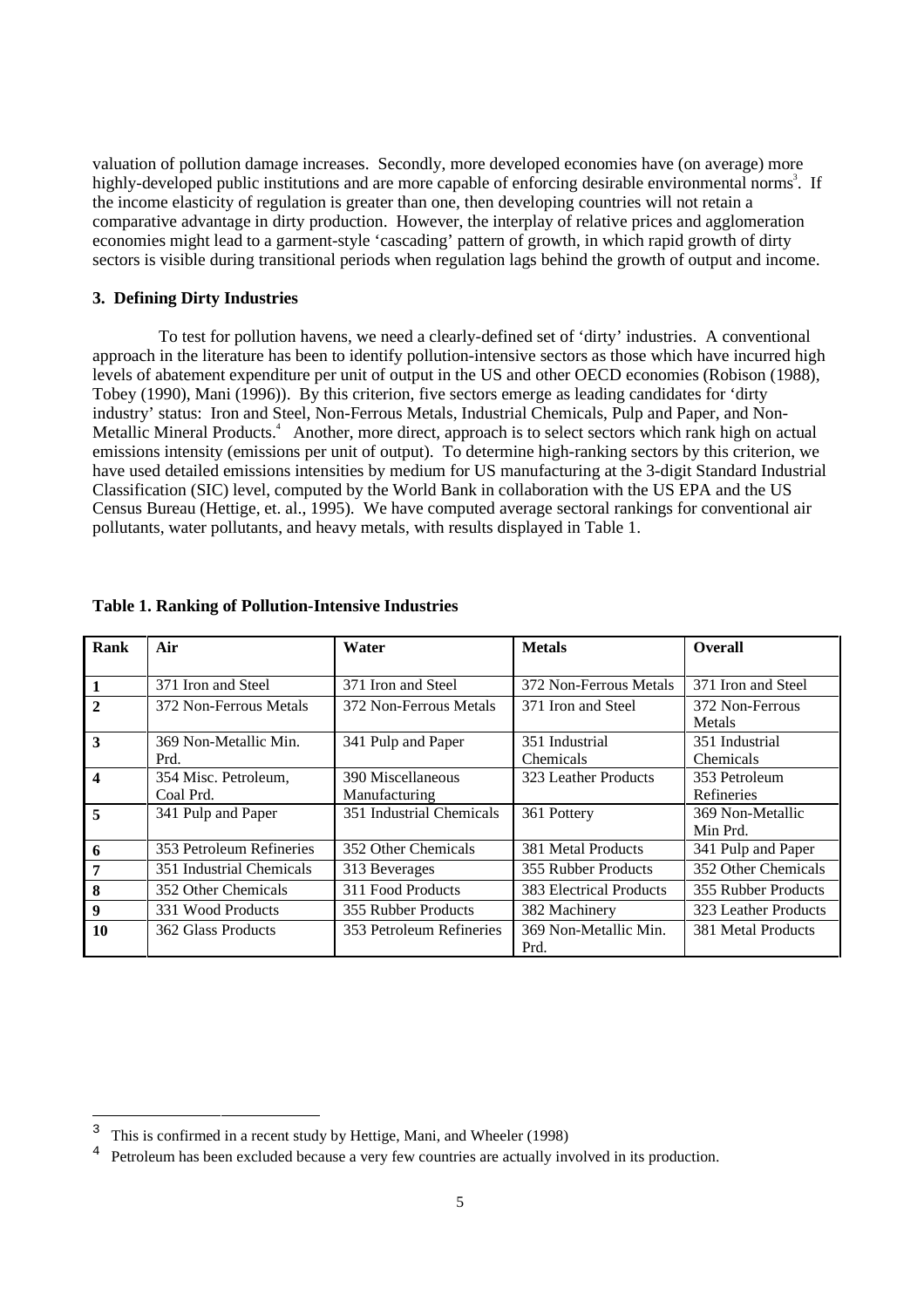Again, five of the six sectors with highest overall ranks are Iron and Steel, Non-Ferrous Metals, Industrial Chemicals, Pulp and Paper, and Non-Metallic Mineral Products. We have therefore selected them as the 'dirty sectors' for this analysis. If there is a significant pollution havens story, it should emerge in their international development history since 1960. However, since this is a comparative advantage story, we need to be sure that it is not confounded by changes in relative prices of factors other than 'environment' in which dirty industries may also be intensive.

In fact, it is quite reasonable to suppose that pollution-intensive industries *are* intensive in other inputs, particularly bulk raw materials, energy and land. Pollutants are waste residuals – harmful byproducts of industrial processes which are not profitable to recycle or resell at existing prices (including the price of pollution). The volume of such residuals is, almost tautologically, largest in weight-reducing industries which transform bulk raw materials into primary inputs for industrial production. Such industries should be land intensive, because some bulk material inventories must be stored on-site. They should also be energy-intensive, because transformation processes generally involve the application of high temperature, pressure, and /or mechanical force to raw material inputs. We are agnostic about their capitaland labour-intensity, but these factors are also clearly important for the comparative advantage story.

To test for differential intensities, we have identified the five 'cleanest' sectors using the same pollution-intensity rankings employed for Table 1. They are SIC sectors 321 (Textiles), 382 (Non-Electrical Machinery), 383 (Electrical Machinery), 384 (Transport Equipment), and 385 (Instruments). Using available data from Japan, we have computed energy, land and labour intensities for the five cleanest and dirtiest sectors and compared the results.

The results for energy intensity, displayed in Figure 1, are very clear: The five dirty sectors are about three times more energy intensive than the five clean sectors, and there is striking uniformity within the two groups. Although there is more within-group variation, the result is basically the same for land intensity (Figure 2): It is about three times higher in the dirty sectors. Capital intensity is also substantially higher in the dirty sectors, with an average ratio around 2:1 for capital/output (Figure 3) and investment/output (Figure 4). Labour intensity shows considerable variation within groups, but the clean sectors are about 40% more labour intensive on average (Figure 5).

To summarise, our evidence suggests that dirty industries are relatively intensive in capital, energy and land; their clean counterparts are relatively intensive in labour, although the difference is not as striking. Clearly, the pollution havens hypothesis cannot be tested using information on environmental regulation alone. Shifts in pollution-intensive production might also be explained by differences in the relative prices of these other inputs. In the following section, we take a careful look at the relative price story for Japan.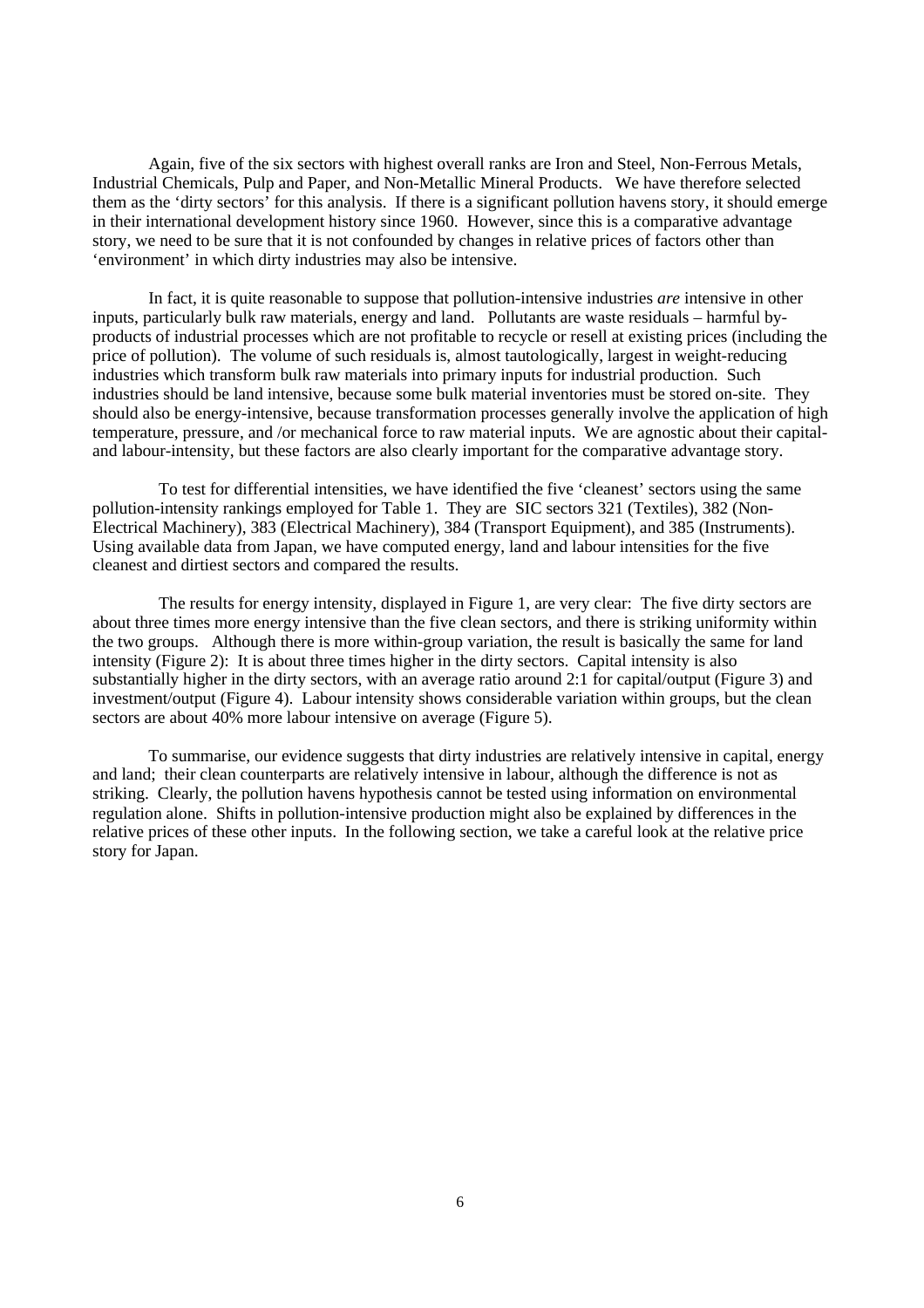





Figure 3



Figure 5







Figure 4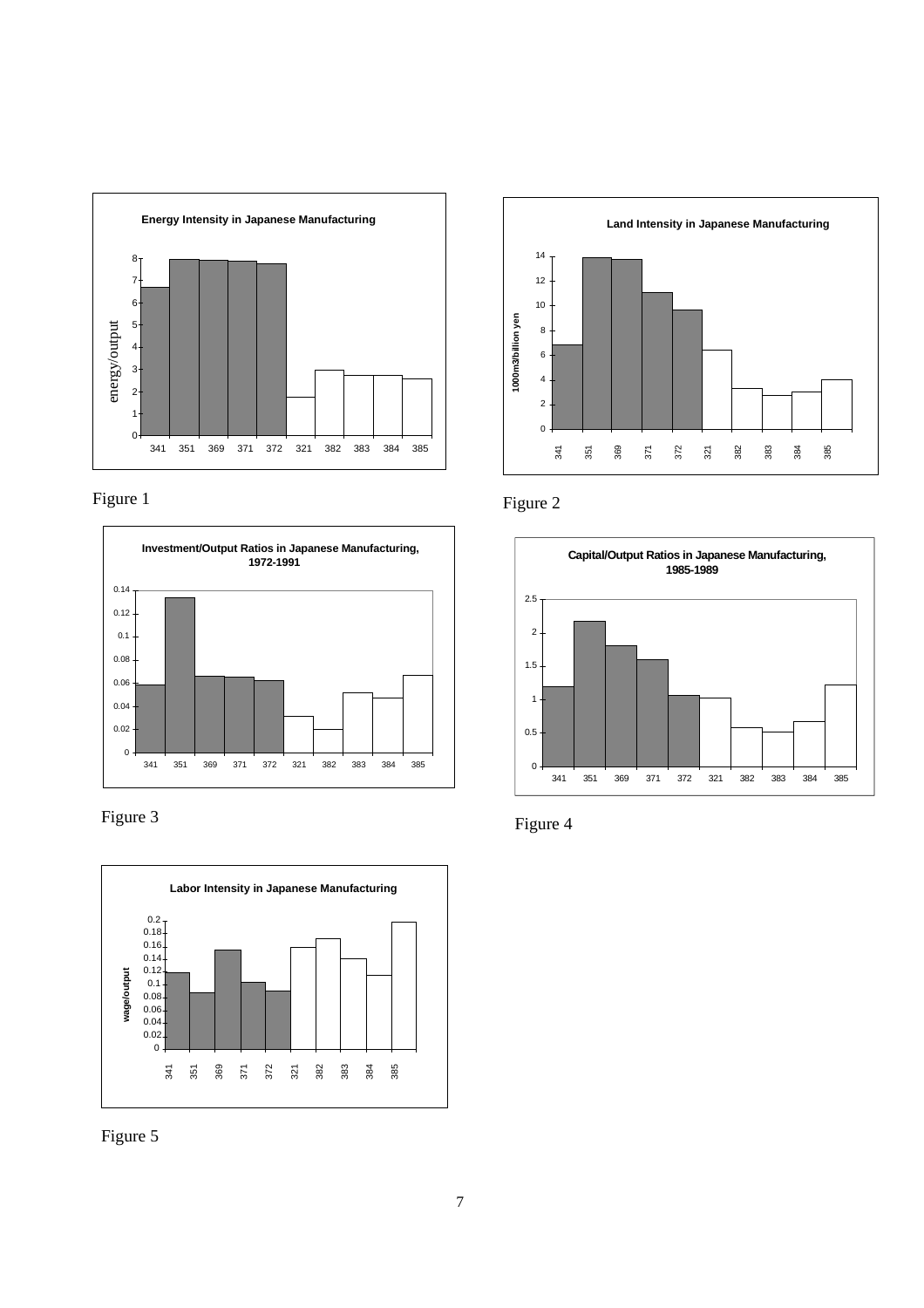### 4. **Pollution-Intensive Production in the OECD**

### **4.1 The Japanese Story**

# **4.1.1 The Relative Decline of Pollution-Intensive Sectors**

During the past three and one-half decades, Japan has gone through major changes in economic and environmental conditions. As Figures 6 and 7 suggest, these changes have had significant consequences for pollution-intensive industry in Japan. Whether compared to the five cleanest sectors (Figure 6) or Japanese manufacturing as a whole (Figure 7), the share of our five dirtiest sectors trended strongly downward during the period 1963-1993. As a proportion of clean-sector production, dirty-sector output dropped from nearly 70% in 1963 to about 30% in the mid-1990's. As a proportion of total manufacturing production, dirty-sector output dropped from about 25% in the early 1960's to about 15% in the mid-1990's. Both series show clear breaks in trend during the two periods of rapid energy price escalation, 1973-74 and 1978-80. Since the dirty sectors have relatively high energy intensity, the shortrun response to the energy price increases was a 'pass-through' to customers and temporary escalation of output value relative to the value of sectors with lower energy intensity. After each break, however, the downward trend quickly reasserted itself. What explains this decline? Obvious candidates are price changes for factors in which the pollution-intensive sectors are highly intensive: Energy, land and environment.



### **4.1.2** Energy **and Land Prices**

Energy prices escalated sharply in 1973, and this increase may well explain part of the decline in the share of pollution-intensive production in the 1970's. However, relative energy prices were not increasing during the 1960's and 1980's -- periods when Japan's dirty industry share was also declining.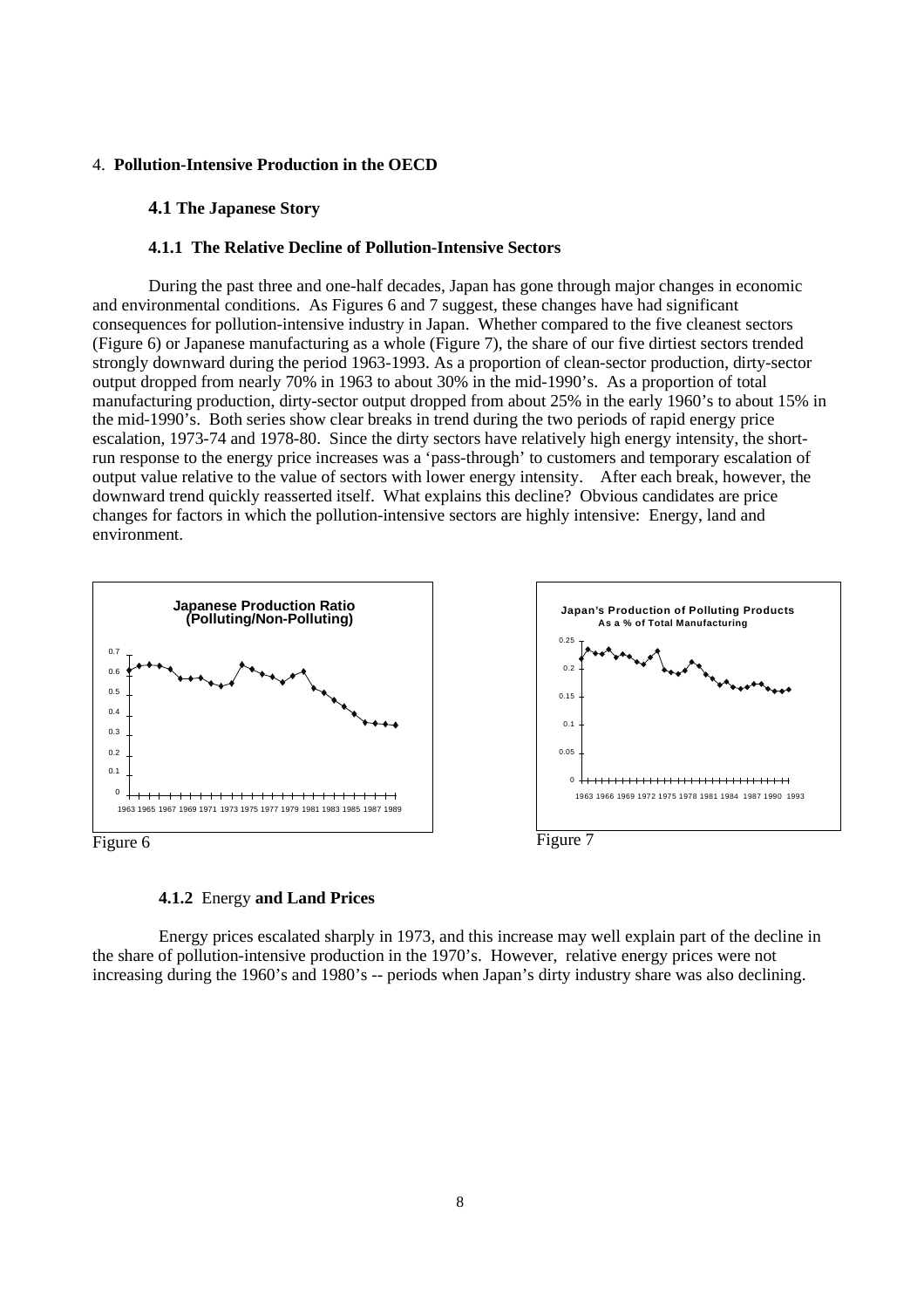As Figure 8 shows, the past three decades have also witnessed a rapid escalation of land prices in Japan. However, the decline in dirty-sector share began slackening in the 1980's, at precisely the time when land prices began escalating sharply. Land price increases may therefore have played some role, but it seems unlikely that they were a decisive factor.

# **4.1.3 The Timing and Impact of Environmental Regulation**

Does the timing of stricter environmental regulation in Japan jibe with the pattern of relative decline in pollution-intensive



production? Cities like Tokyo, Osaka, and Kyoto Figure 8 enacted some pollution control measures by the

mid-1950's, and Japan's first water quality preservation law was enacted in 1958. However, strong opposition from growth- and industry-oriented national ministries hampered the national movement toward stricter regulation until the late 1960's. From 1967 to 1970, regulations covering industrial air and water emissions were enacted in rapid succession. The Japanese Environmental Agency (JEA) was set up in 1971 and, as Figure 9 shows, its activities grew very rapidly during the 1970's.

As JEA's regulatory activity increased, Japanese industry went through a period of rapid adjustment to new environmental norms. Figure 10 shows that the mid-1970's witnessed a surge of investment in pollution control by Japanese industry. Thus, it is plausible to suppose that tightened regulation had an impact on the relative fortune of pollution-intensive production in Japan during in the 1970's and early '80's. However, tightened regulation cannot explain the decline of pollution-intensive production in the 1960's.



Figure 9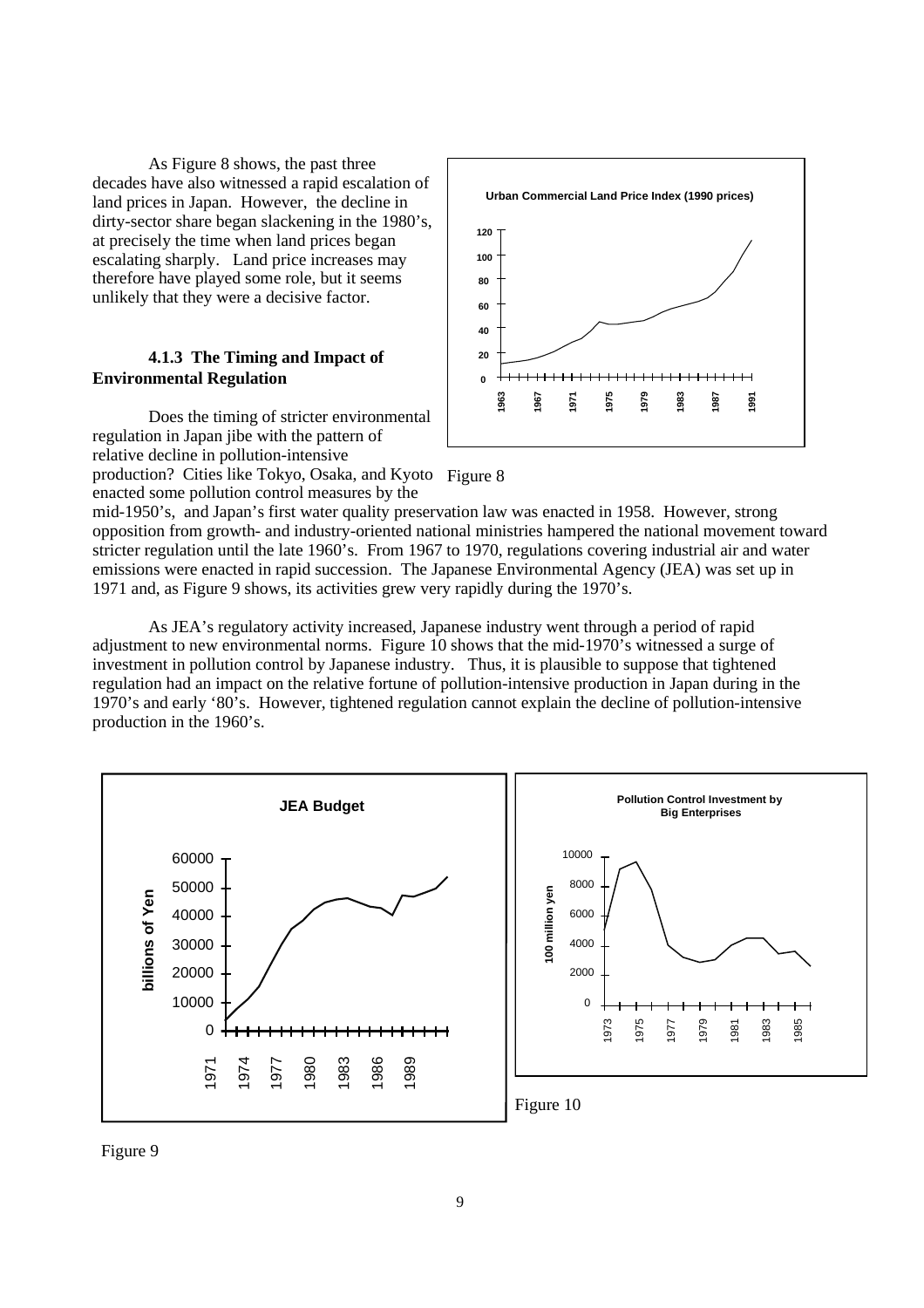#### **4.1.4 Income Growth**

Figures 6 and 7 suggest a consistent pattern of decline in the share of dirty industry from the sixties to the nineties, despite large interim changes in the prices of energy, land and environment. During this entire period, of course, Japanese income per capita increased rapidly. Our five dirty sectors are 'basic' industries, whose domestic demand elasticity falls as income increases. Thus, income growth alone may explain a significant part of their relative decline.



Figures 11 and 12 tell an intriguing story in this context. During the 'pre-environmental' period of rapid growth, from 1963 to the mid-1970's, declining trends in both consumption/production and import/export ratios are consistent with the income-elasticity hypothesis. However, in the mid-1970's both ratios reversed course: Production of polluting products slowed relative to consumption, and imports increased much more rapidly than exports. Thus, although relative domestic demand for pollutionintensive products undoubtedly continued to decline with income growth after 1975, the evidence suggests that the pure 'income effect' was outweighed by another factor which suddenly retarded the growth of domestic production and exports. In light of the regression results, the most plausible candidate for this role is increased environmental regulation.

# **4.1.6 Dirty Industry's 'Retreat' from Japan: A Summary Perspective**

Many factors can be invoked to explain the relative decline of pollution-intensive industry in Japan since 1963. Although energy and land prices are plausible culprits, our regression analysis suggests that they have not played dominant roles in the story. Lower income elasticities for dirty-sector products have undoubtedly played a role. Indeed, the evidence suggests that they played a dominant role in the 1960's. However, the most striking part of Japan's dirty-sector story is the rapid increase in consumption/production and import/export ratios since 1976, coupled with rapid growth of the JEA and sharp increases in industrial pollution control investments. A plausible inference is that stricter environmental regulation had a significant impact on Japan's comparative advantage in pollution-intensive products. We conclude that regulation probably led to both significant abatement by pollution-intensive industries in Japan, and displacement of some pollution-intensive production to Japan's trading partners.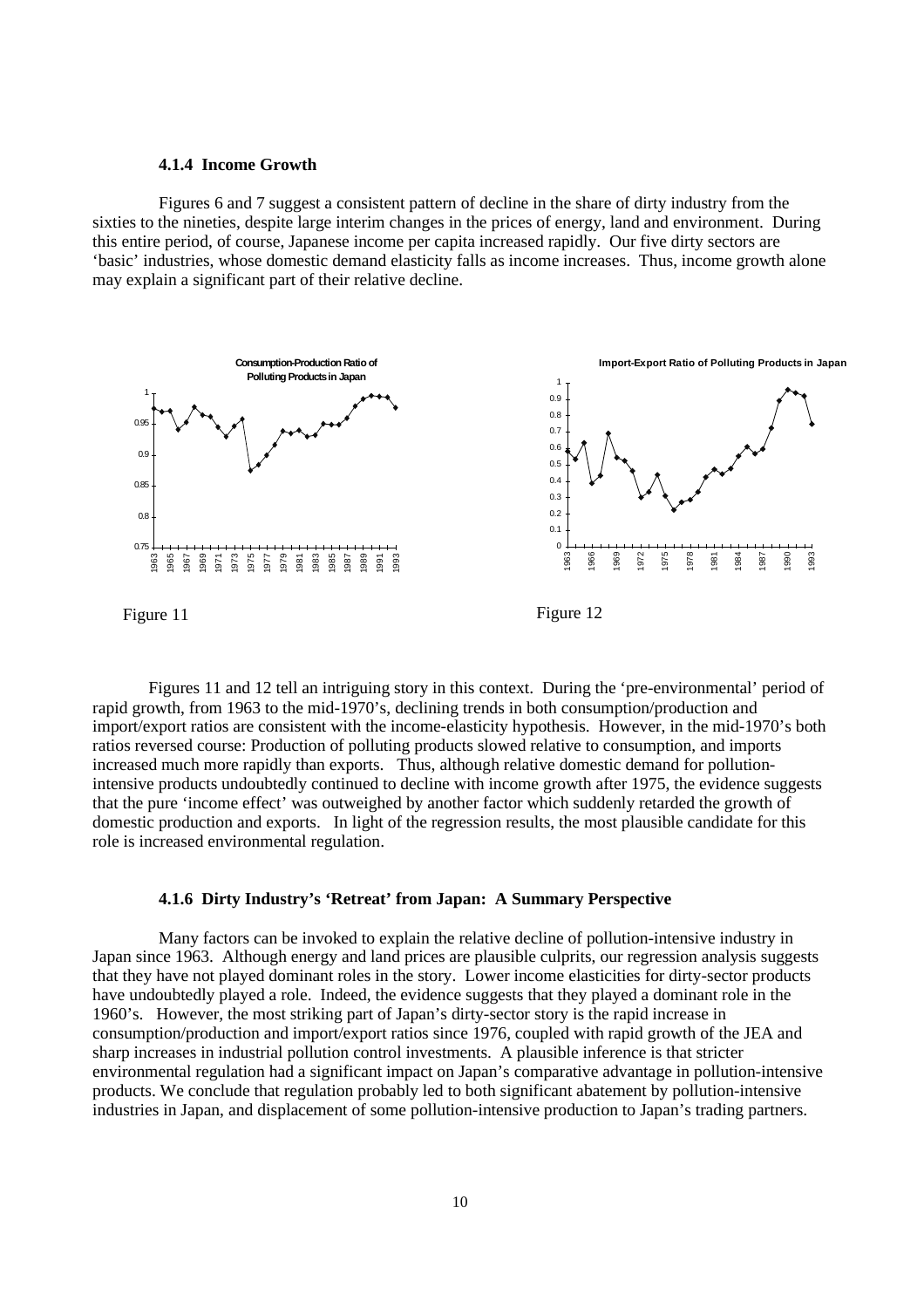### **4.2 Dirty Production in North America and Western Europe**

Although we have used the Japanese case to examine the 'environmental transition' in detail, regulation was also increasing rapidly in North America and Western Europe during the same period. Rapidly-rising real wages in the 1960's and energy price hikes in the 1970's were common to all three OECD regions. As in the case of Japan, the growth of environmental regulation imposed substantial abatement costs on industry in North America and Western Europe during the 1970's. However, other conditions were different. Slower income growth after 1970 should have dampened the domestic income elasticity effect and kept the escalation of land prices well below Japanese rates. In the case of North America, three additional factors were operative: Relative to Japan and Western Europe, North America has low settlement density (and land prices), a much greater supply of bulk raw materials, and substantially lower energy prices -- all factors which would enhance comparative advantage in pollution-intensive products. North America also has a skilled labour force capable of rapid adjustment toward cleaner production processes. It is therefore at least possible that the environmental era witnessed displacement of pollution-intensive production from Japan and Western Europe to North America, whose higher abatement expenses would have been compensated by a cost advantage in other factors.

Figures 13-16 tell us what actually happened. In the case of North America, the evidence suggests that the impact of environmental regulation outweighed the potentially-displacing effects of tighter regulation in Japan and Western Europe. From 1963 - 1993, the dirty-sector share of industrial production declined steadily in the US and, more modestly, in Canada. North America's dirty-sector consumption/production ratio shows no trend and fluctuates within a very narrow range; its import/export ratio increases steadily. Thus, despite several possible countervailing factors, the North American experience was actually quite similar to that of Japan.

Western Europe also displays a declining share of dirty-sector production throughout the period, although its dirty-sector import/export ratio has remained approximately constant. Paradoxically, it is the Western European, not North American, consumption/production ratio which exhibits a downward trend well into the 1980's before returning to its 1960's level in the 1990's.

# **4.3 Summarising the OECD Experience**

To summarise briefly, two general patterns are visible in dirty-sector production trends for the OECD economies since 1960. In all three regions, the share of pollution-intensive industries has significantly declined. In two of the regions – Japan and North America – this decline has been accompanied by net displacement of polluting production to trading partners, while approximate trade balance has been preserved in Western Europe.

Part of the decline was probably due to low income elasticity of demand for pollution-intensive products. In all three cases, however, another part is most plausibly attributed to stricter environmental regulation and rising abatement costs. The energy price shock may also have had an impact, but our regression results for Japan cast some doubt on this hypothesis.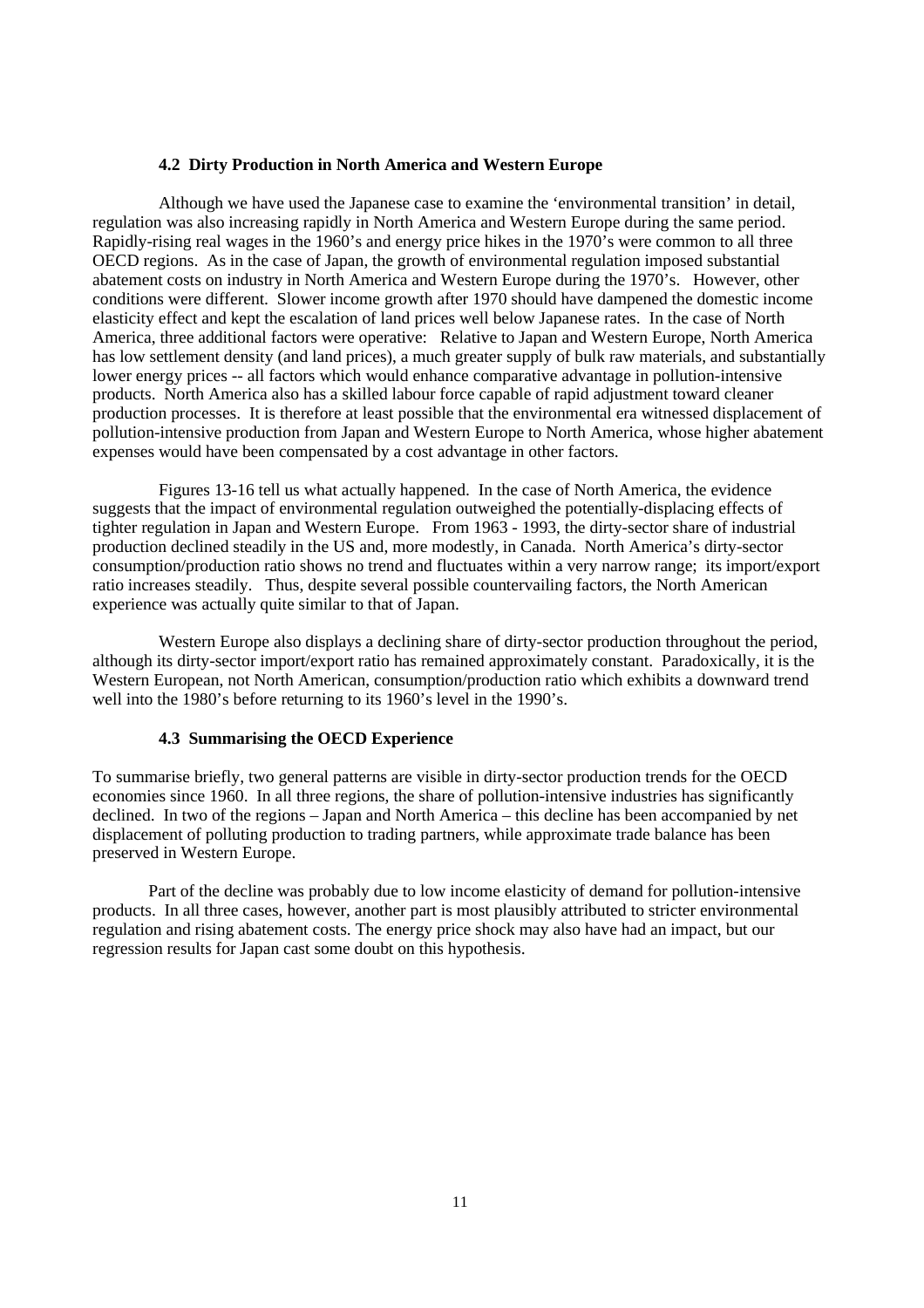

Figure 13



Figure 15



Figure 17







Figure 16



Figure 18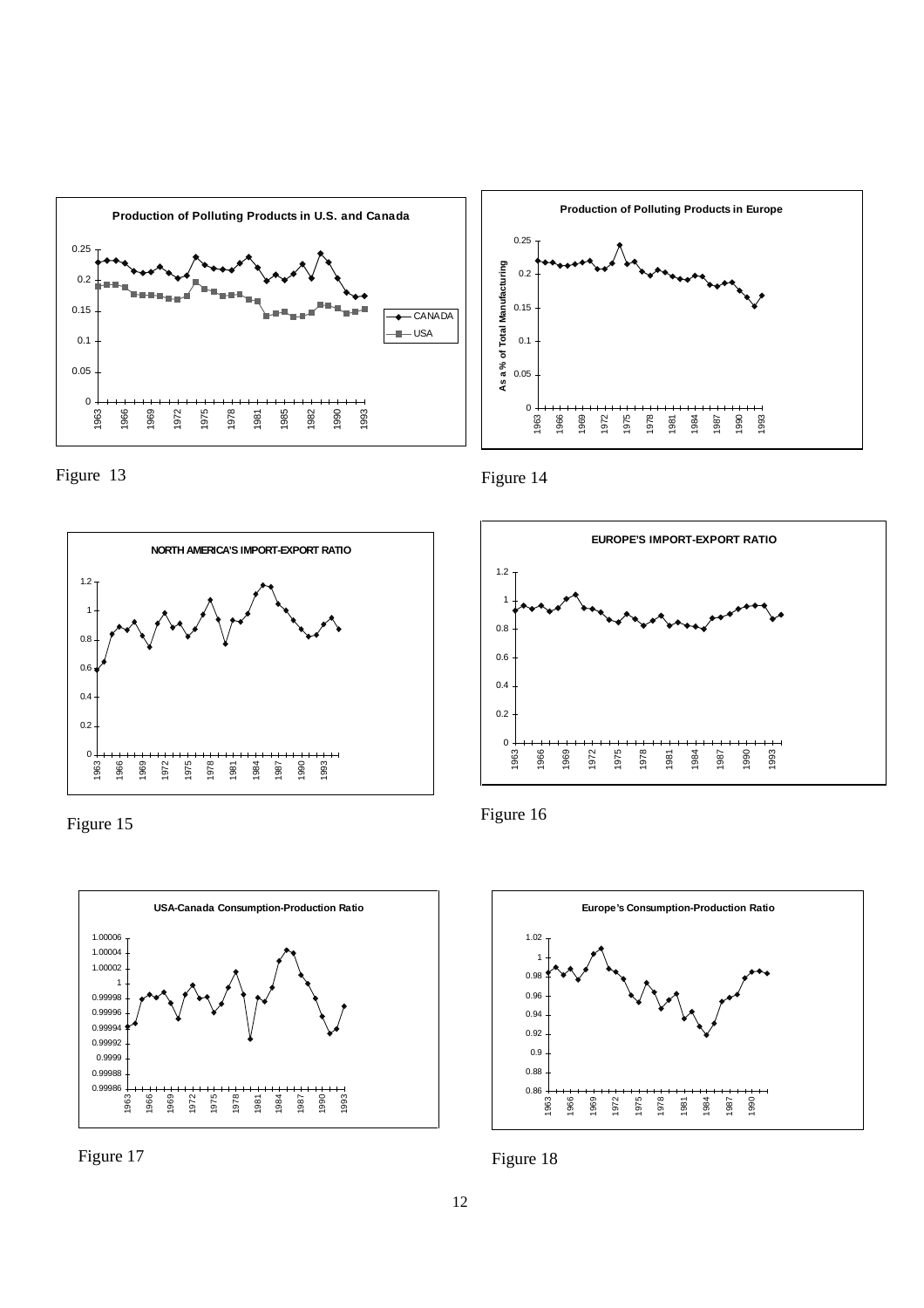### **5. Pollution-Intensive Production in Developing Asia and Latin America**

### **5.1 The General Story**

The international impact of regulation, income growth and (perhaps) energy price changes are strikingly illustrated by the juxtaposition of OECD trends with Figures 19-22 for Latin America and Asia.<sup>5</sup> For these developing regions, the graphs show a steady upward trend in pollution-intensive production share - a mirror image of the downward trends in North America, Europe and Japan. Superposed on this steady increase are pronounced turning points in Latin American and Asian import/export ratios in the mid-1970's. Latin America exhibits a rising trend beforehand, a steep fall afterwards, and a levelling in the 1980's. The Asian series also exhibits a sudden shift downward in the mid-1970's, but approximate constancy otherwise.



Figure 22

<sup>&</sup>lt;sup>5</sup> We do not have complete data series for all Asian countries for the entire period. Our Asia series in Figure 16 includes data for Korea, Singapore, Pakistan, Philippines and India.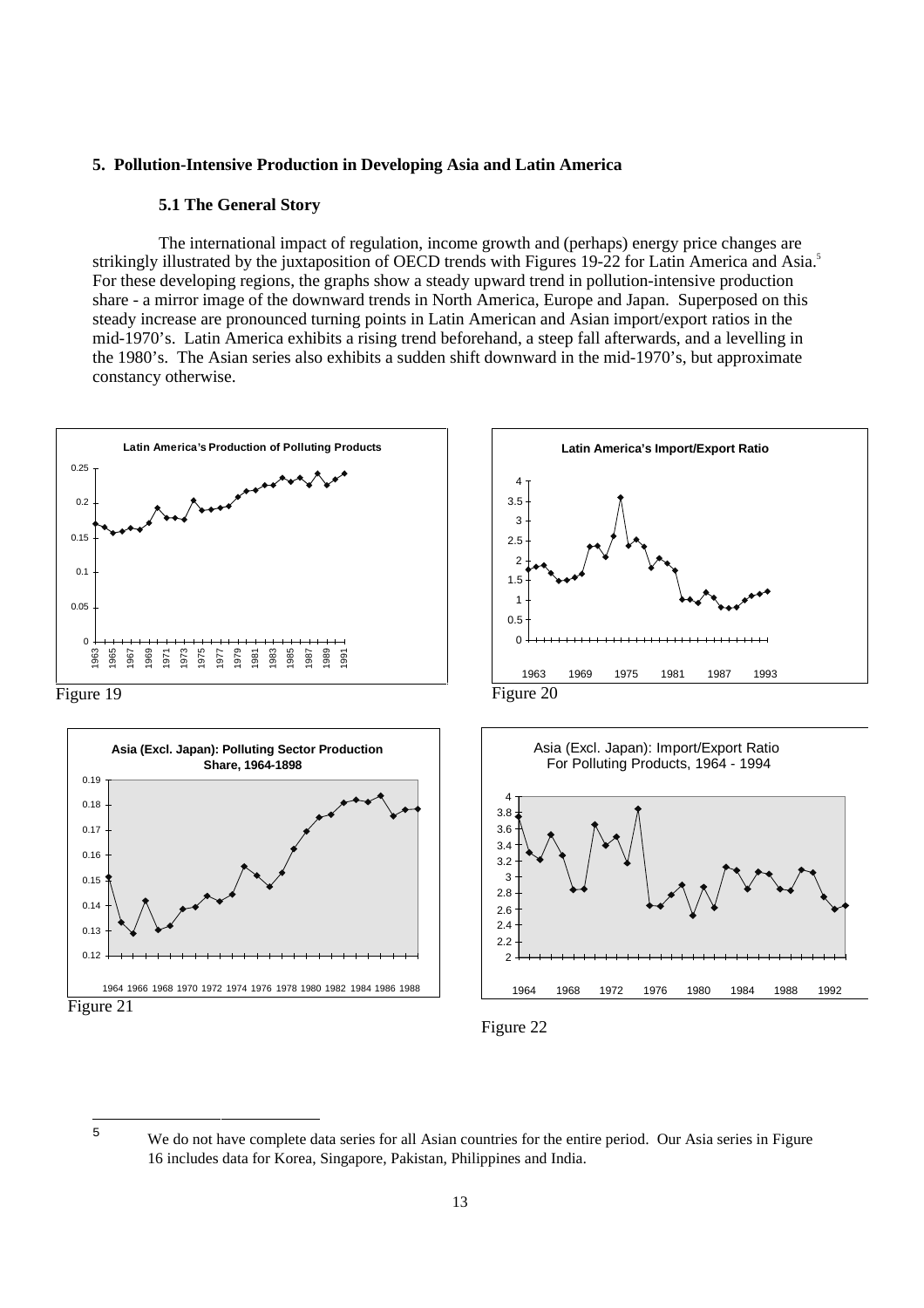Although other interpretations are doubtless possible, these data are consistent with the following argument: During the 1960's, rapid growth in all regions coincided with relatively weak environmental regulation in the OECD economies and low, stable energy prices world-wide. During this period, domestic income elasticity effects were dominant: Relative demand for pollution-intensive basic products such as metals, chemicals, paper and cement fell in the OECD economies and grew at least as rapidly as domestic production in the poorer nations of Asia and Latin America (apparently more rapidly in the latter).

When the environment/energy shock hit in the mid-1970's, the sudden shift in relative prices changed conditions very significantly at the margin. From a position as net importers of pollutionintensive goods (with imports at three times the level of exports), Latin America and Asia experienced a rapid decline in import/export ratios as weaker regulation and, possibly, lower energy prices altered comparative advantage in dirty-sector production. During this period, changes in relative costs augmented the income elasticity effect: Pollution-intensive production grew faster in the developing regions, and receded more quickly in the industrial economies, than could have been predicted from income change alone.

By the mid-1980's, three mitigating factors had again changed the picture significantly. First, as income growth continued, the more industrialised (and polluted) economies of Latin America and Asia probably experienced some decline in the income elasticity of demand for dirty-sector production. Second, rising consciousness of environmental problems led to enactment and enforcement of stricter environmental regulations in both Latin America and Asia.<sup>6</sup> Third, the energy price gap narrowed as world petroleum prices stabilised and developing countries began abandoning energy subsidies. As a result of these three changes, the share of dirty-sector production stopped increasing and import/export ratios stopped decreasing in both regions. Latin America's import/export ratio stabilised near unity (balanced trade), while Asia remaining a significant net importer of pollution-intensive products.

### **5.2 Asian Sub-Regions**

We turn to Asia for a more detailed analysis of historical trends because its recent growth experience has included rapid transitions in income and economic structure for a number of countries. These raise the possibility of rapid change in locational advantage for pollution-intensive sectors, and in fact the data suggest that such transitions actually occurred. For our analysis, it is convenient to group the Asian economies into three categories (see Table 3):<sup>7</sup> the Newly Industrialising Economies (NIE's -- Hong Kong, Singapore, Korea, Taiwan); Developing East Asia (DEA -- Malaysia, Indonesia, Thailand, Philippines and China); and South Asia (SA -- India, Pakistan, Bangladesh, Sri Lanka).

Tables 2-3 and Figure 23 provide comparative evidence on economic growth, degree of openness (by the Summers-Heston measure $\bar{s}$ ) and the timing of environmental regulation during the past three decades. The NIE's were relatively open in 1970, at the beginning of the environmental era and were already experiencing rapid growth; DEA began liberalising significantly and growing rapidly in the 1970's. Stricter enforcement of environmental regulation began in the 1970's in the NIE's and the 1980's in DEA. SA began more rapid growth in the 1980's, but stricter environmental regulation was delayed until the 1990's.

 $\frac{6}{7}$  For a detailed analysis, see Wheeler and Mody (1992).

Data were not available for the other Asian developing economies.

<sup>8</sup> Summers-Heston openness index is defined as (exports + imports)/nominal GDP.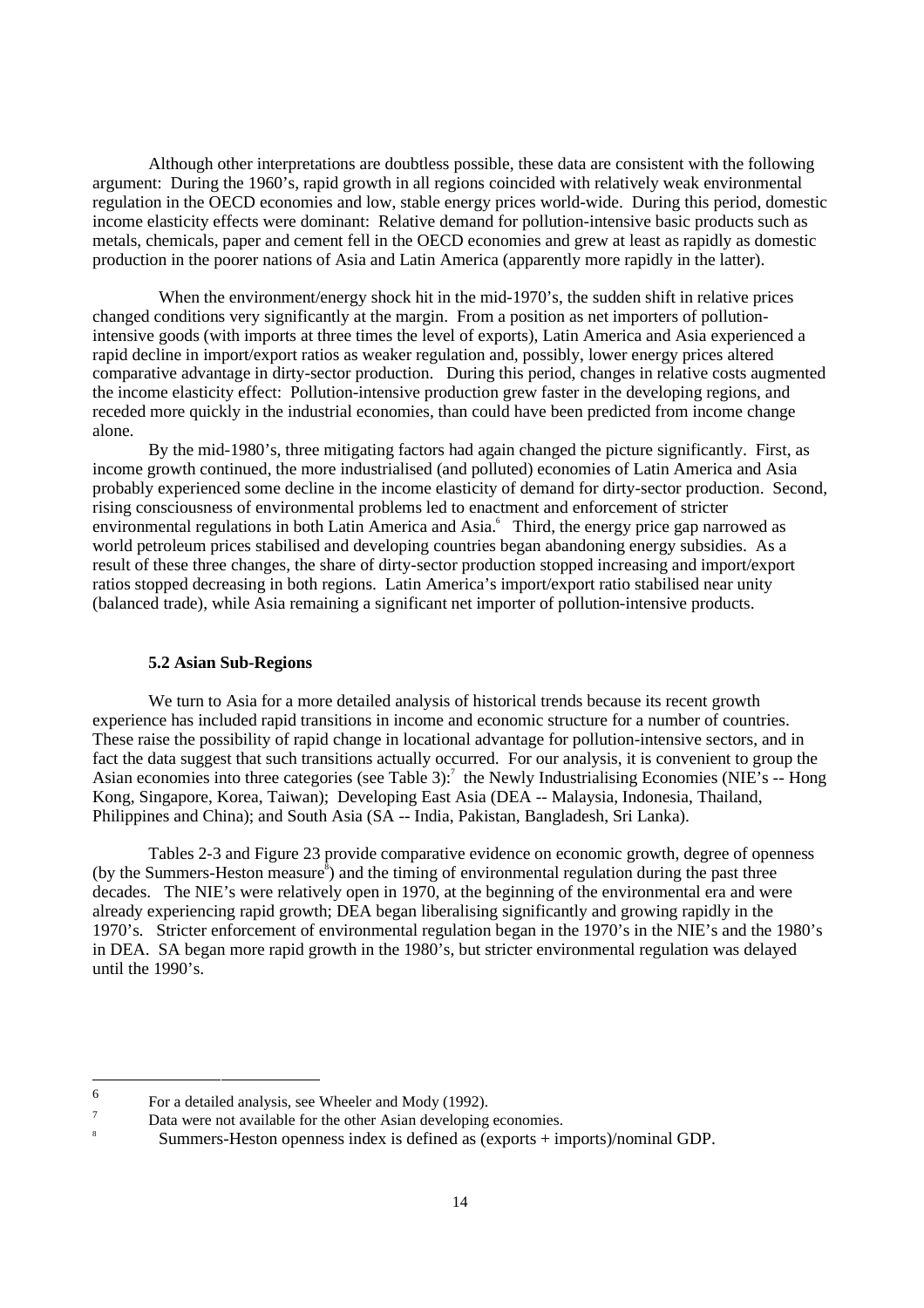|                  | Openness              | <b>Economic Progress</b>                                |                                                      |                                                  |
|------------------|-----------------------|---------------------------------------------------------|------------------------------------------------------|--------------------------------------------------|
|                  | Degree of<br>openness | Average annual<br>growth of GNP per<br>capita (percent) | People living on less<br>than \$1 a day<br>(percent) | Average annual<br>growth of exports<br>(percent) |
|                  | $1990^{\circ}$        | 1970-1995                                               | 1981-95                                              | 1980-95                                          |
| East Asia        |                       |                                                         |                                                      |                                                  |
| China            | 25.4                  | 6.9                                                     | 29.4                                                 | 12.5                                             |
| Indonesia        | 52.6                  | 4.7                                                     | 14.5                                                 | 10.6                                             |
| Korea            | 62.5                  | 10.0                                                    | --                                                   | 11.6                                             |
| Malaysia         | 154.20                | 4.0                                                     | 5.6                                                  | 13.6                                             |
| Philippines      | 61.5                  | 0.6                                                     | 27.5                                                 | 5.3                                              |
| Thailand         | 75.8                  | 5.2                                                     | 0.1                                                  | 16.7                                             |
|                  |                       |                                                         |                                                      |                                                  |
| South Asia       |                       |                                                         |                                                      |                                                  |
| Bangladesh       | 26.9                  | 1.5                                                     | $-$                                                  | 10.1                                             |
| India            | 18.8                  | 2.4                                                     | 52.5                                                 | 6.5                                              |
| Pakistan         | 35.0                  | 2.9                                                     | 11.6                                                 | 9.1                                              |
| Sri Lanka        | 67.4                  | 3.2                                                     | 4.0                                                  | 11.5                                             |
|                  |                       |                                                         |                                                      |                                                  |
| Latin<br>America |                       |                                                         |                                                      |                                                  |
| <b>Brazil</b>    | 12.6                  | $- -$                                                   | 28.7                                                 | 6.3                                              |
| Chile            | 65.5                  | 1.8                                                     | 15.0                                                 | 7.3                                              |
| Colombia         | 35.4                  | 1.9                                                     | 7.4                                                  | 8.1                                              |
| Mexico           | 32.7                  | 0.9                                                     | 14.9                                                 | 13.0                                             |
| Peru             | 26.8                  | 1.1                                                     | 49.4                                                 | 2.4                                              |
| Venezuela        | 59.6                  | 1.1                                                     | 11.8                                                 | 1.0                                              |

# **Table 2. Openness and Economic Progress in selected developing countries in Asia and Latin America**

-- Not available.

a. Summers-Heston openness index defined as (exports + imports)/nominal GDP.

*Source*: World Bank 1997.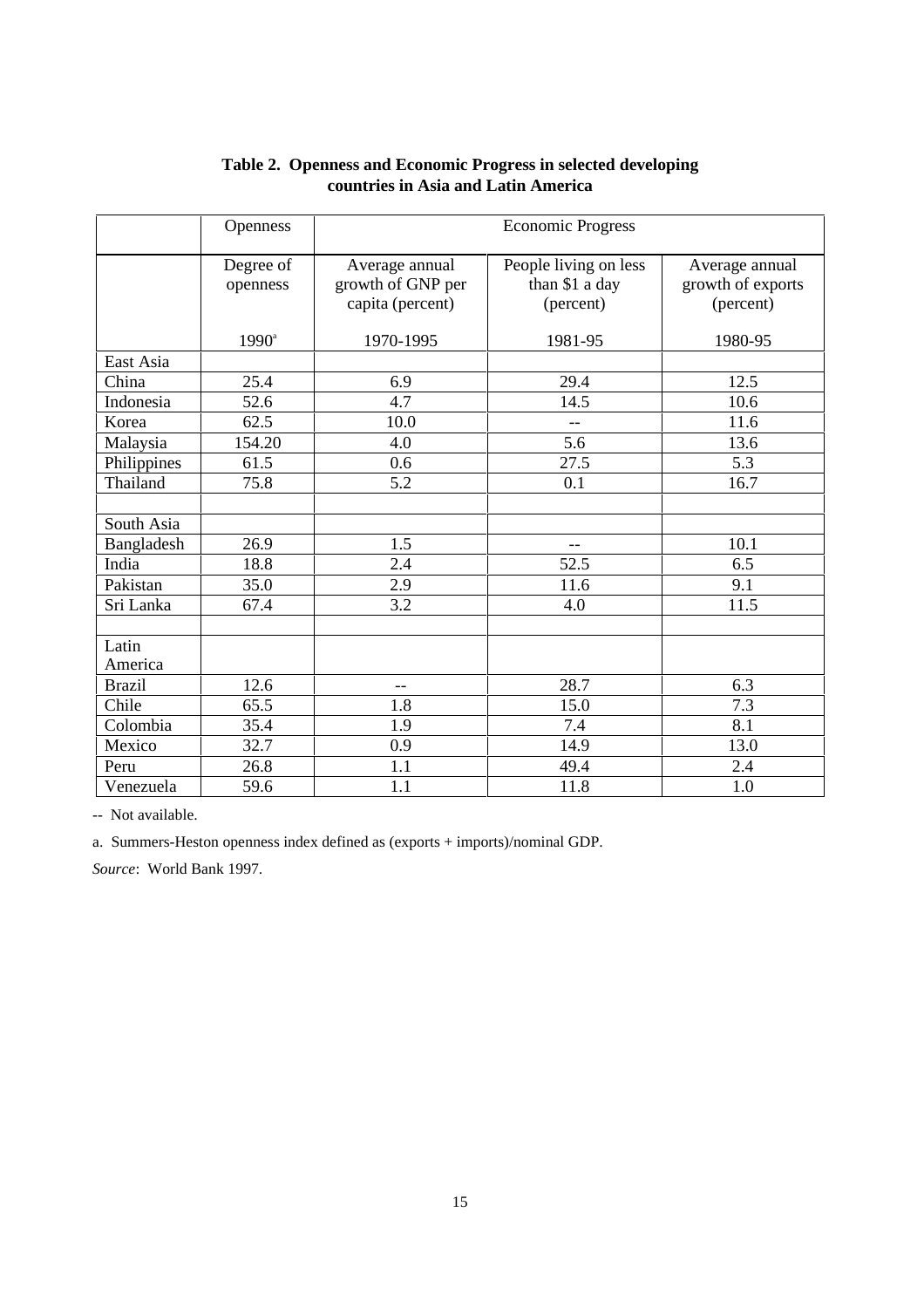| <b>Country</b>         | Air  | Water | <b>Toxics</b> |
|------------------------|------|-------|---------------|
| Japan                  | 1967 | 1958  | 1958          |
|                        |      |       |               |
| <b>NICs</b>            |      |       |               |
| Hong Kong              |      |       |               |
| Singapore              | 1978 | ----- |               |
| Korea                  |      |       |               |
| Taiwan                 | 1975 |       |               |
|                        |      |       |               |
| <b>Developing East</b> |      |       |               |
| Asia                   |      |       |               |
| Malaysia               | 1977 | 1977  | 1979          |
| Indonesia              | 1988 | 1988  |               |
| Thailand               | 1975 | 1975  | 1989          |
| China                  | 1985 | 1985  | 1989          |
| Philippines            |      |       |               |
|                        |      |       |               |
| <b>South Asia</b>      |      |       |               |
| India                  | 1974 | 1981  | 1986          |
| Pakistan               | 1983 | 1983  |               |
| Bangladesh             |      |       |               |

**Table 3: Initial National Environmental Legislation in Asia**

Source: Brandon and Ramankutty (1993)

Across the three regions, the growth experience of pollution-intensive industry seems to reflect these developments in a 'cascading' pattern. Figures 24-30 show changes in dirty-sector production shares and import/export ratios. The dirty-sector share grew in all three regions during the 1970's; it levelled off in the NIE's and DEA, but continued rising in SA. The NIEs' dirty-sector import/export ratio fell sharply during the 1970's. When regulation tightened and the NIEs' ratio levelled off in the early 1980's, it began falling in DEA. As regulation tightened in DEA during the late 1980's, the import/export ratio began falling in SA.

To summarise, for dirty-sector production in Asia we see an adjustment pattern which looks like a 'cascading pollution havens' story. It begins in Japan in the early 1970's, and continues for two decades in the NIE's, DEA and SA. However, in each region it has remained a markedly short story. In the NIE's and DEA, the combined effect of regulation and falling demand elasticity has apparently stabilised the dirty-sector production share, leaving both regions (and SA) as net importers of pollution-intensive products.

The same story is reflected in the historical pattern of consumption/production ratios (Figure 31). Although they have declined for over two decades in both DEA and SA, they remain above one in all three regions. In fact, all the ratios have been very close to one during the entire period. Thus, our 'cascading' dirty-sector production story has been a decidedly marginal affair.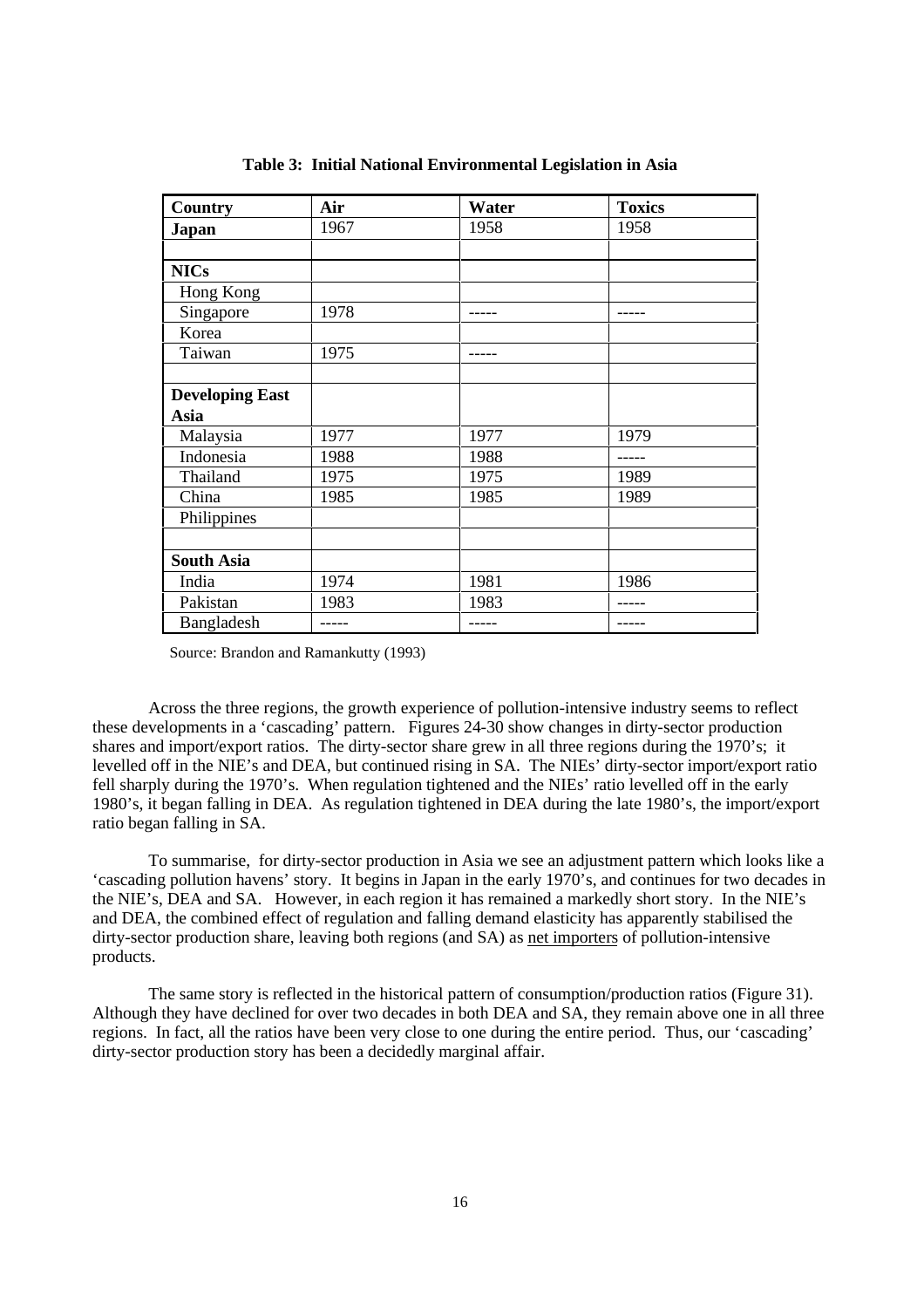





Figure 23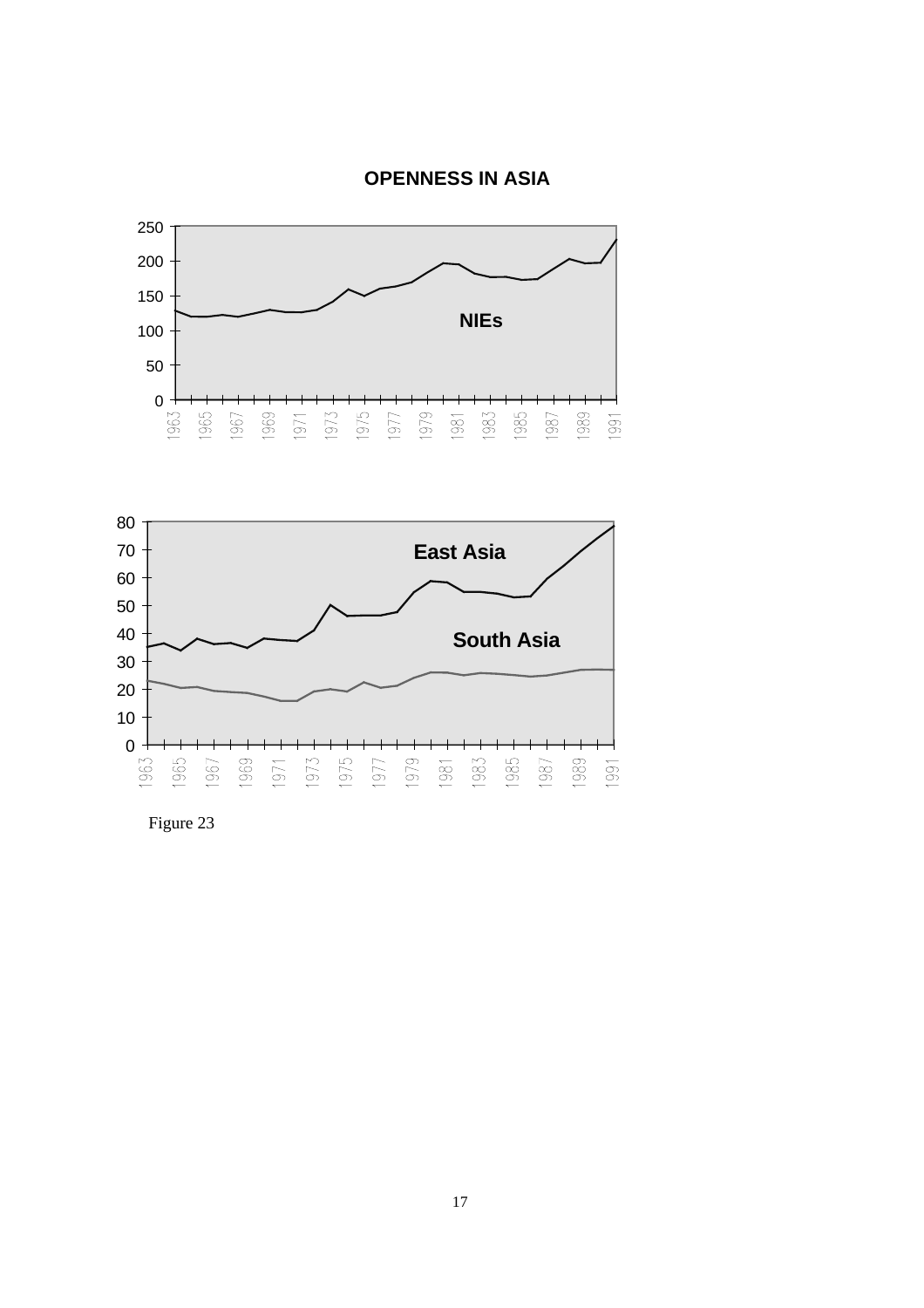





Figure 26



Figure 28





Figure 29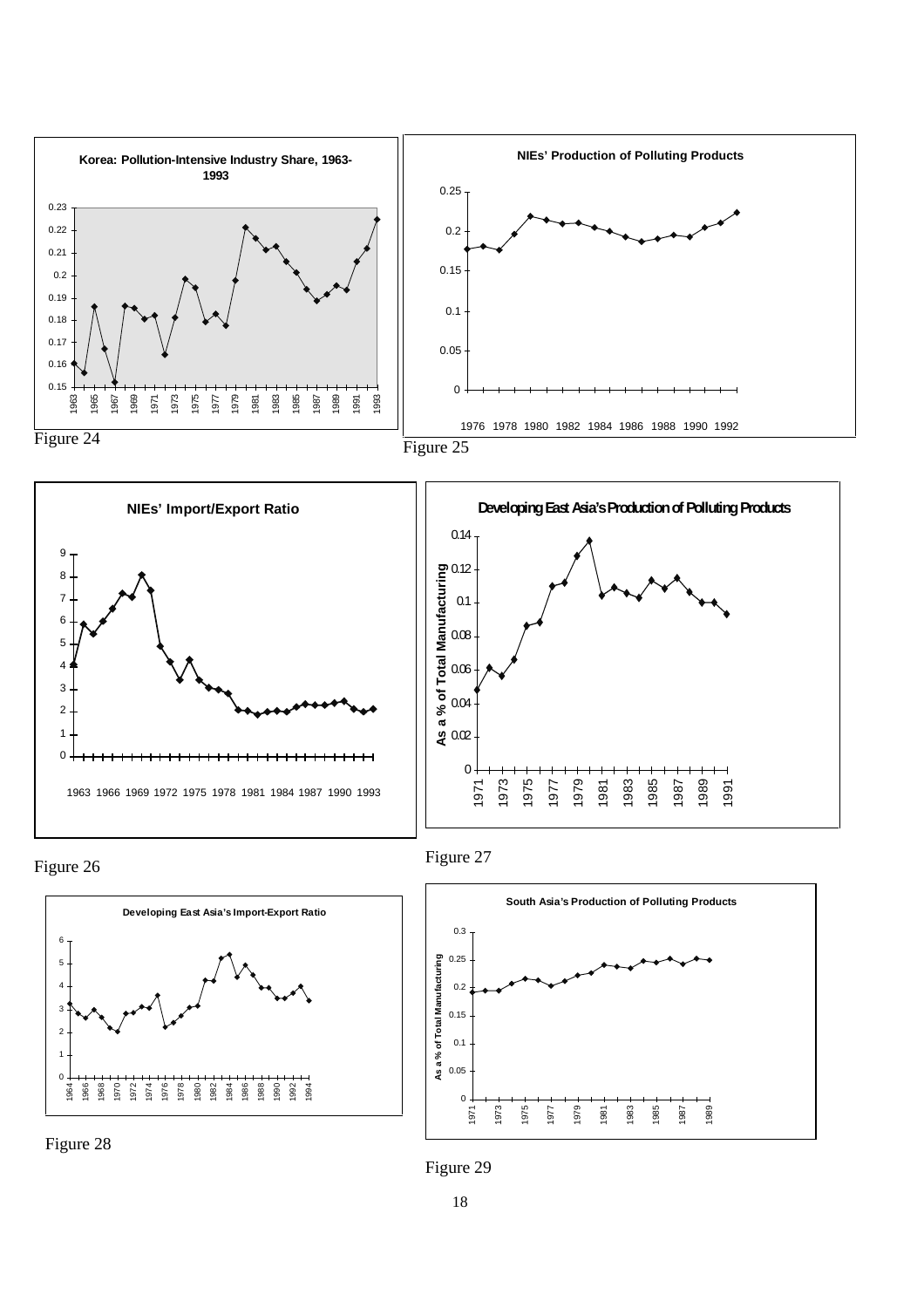



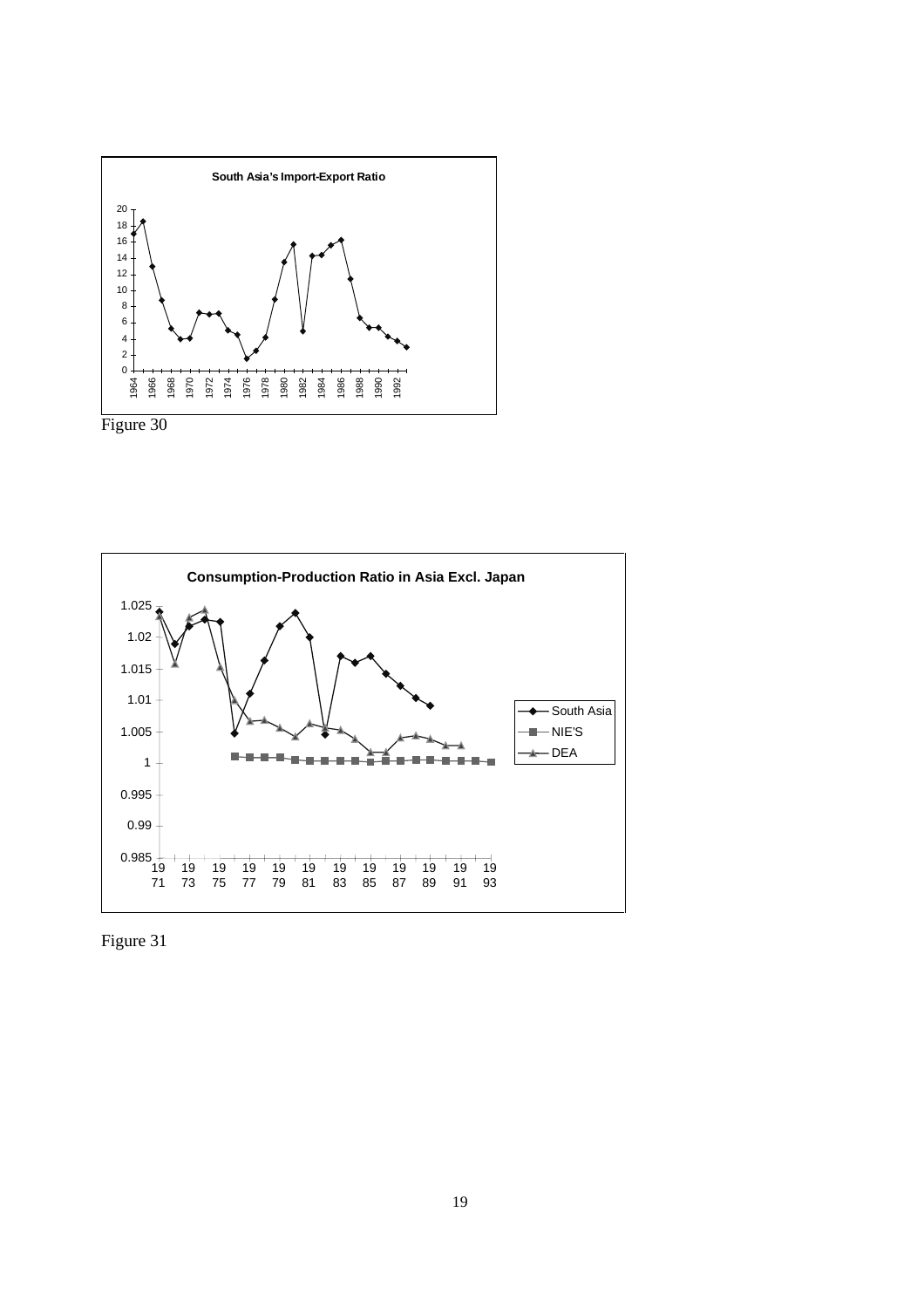# **6. Conclusions and Implications**

The last three decades have witnessed rapid economic development, particularly in countries which have pursued relatively open economic policies. Rising environmental awareness in the 1960s also led to a rapid tightening of pollution regulation in the industrial economies. This created an international gap in environmental pricing between industrial and developing economies in the 1970s. According to the pollution havens hypothesis, the result should have been more rapid growth of dirty industries in unregulated economies which were open to international trade.

In this paper, we argue that a full understanding of the pollution havens problem requires good evidence about the interactions linking economic development to regulation, industrial location, sectoral pollution intensity, energy and other input prices. Most of the previous studies have focused on the location issue, typically suppressing the other factors by lumping countries into simple 'developed/developing' categories and basing conclusions on sectoral changes evaluated at constant (generally U.S.-based) abatement expenditures. In addition, the locational analyses have typically not considered many of the standard location factors in drawing inferences about the impact of differential regulation and abatement costs.

Although data restrictions have prevented us from incorporating some of the factors mentioned here, our (as we have shown for Japan) results do point to some interesting findings and implications for future research and policy analysis.

Our cross-country analysis has found a pattern of evidence which does seem consistent with the pollution havens story: Pollution-intensive output as a percentage of total manufacturing has fallen consistently in the OECD and risen steadily in the developing world. Moreover, the periods of rapid increase in net exports of pollution-intensive products from developing countries coincided with periods of rapid increase in the cost of pollution abatement in the OECD economies.

However, our evidence also shows that pollution haven effects have not had major significance, for several reasons. First, consumption/production ratios for dirty-sector products in the developing world have remained close to unity throughout the period; most of the dirty-sector development story is strictly domestic. Second, a significant part of the increase in dirty-sector production share in the developing regions seems due to a highly income-elastic demand for basic industrial products. With continued income growth, this elasticity has declined<sup>9</sup>. Third, some portion of the international adjustment has probably been due to the energy price shock and the persistence of energy subsidies in many developing countries. These subsidies have been on the wane for a decade. Finally, environmental regulation increases continuously with income and seems to have played a role in the shift from dirty to cleaner sectors.

Thus, any tendency toward formation of a pollution havens seems to have been self-limiting, because economic growth brings countervailing pressure to bear on polluters through increased regulation, technical expertise, and 'clean sector' production. In practice, pollution havens have apparently been as transient as low-wage havens.

In closing, it is worth asking whether these results are a cause for of optimism or pessimism about the relationship between economic development and environmental quality. The appropriate answer seems to be 'both'. It is comforting to see that industrial pollution levels off or declines in richer countries, because pollution intensity has an elastic response to income growth. In addition, our results suggest that

Dasgupta, et. al. (1995) also find a very strong, monotone increasing relationship between national income per capita and the strictness of environmental regulation.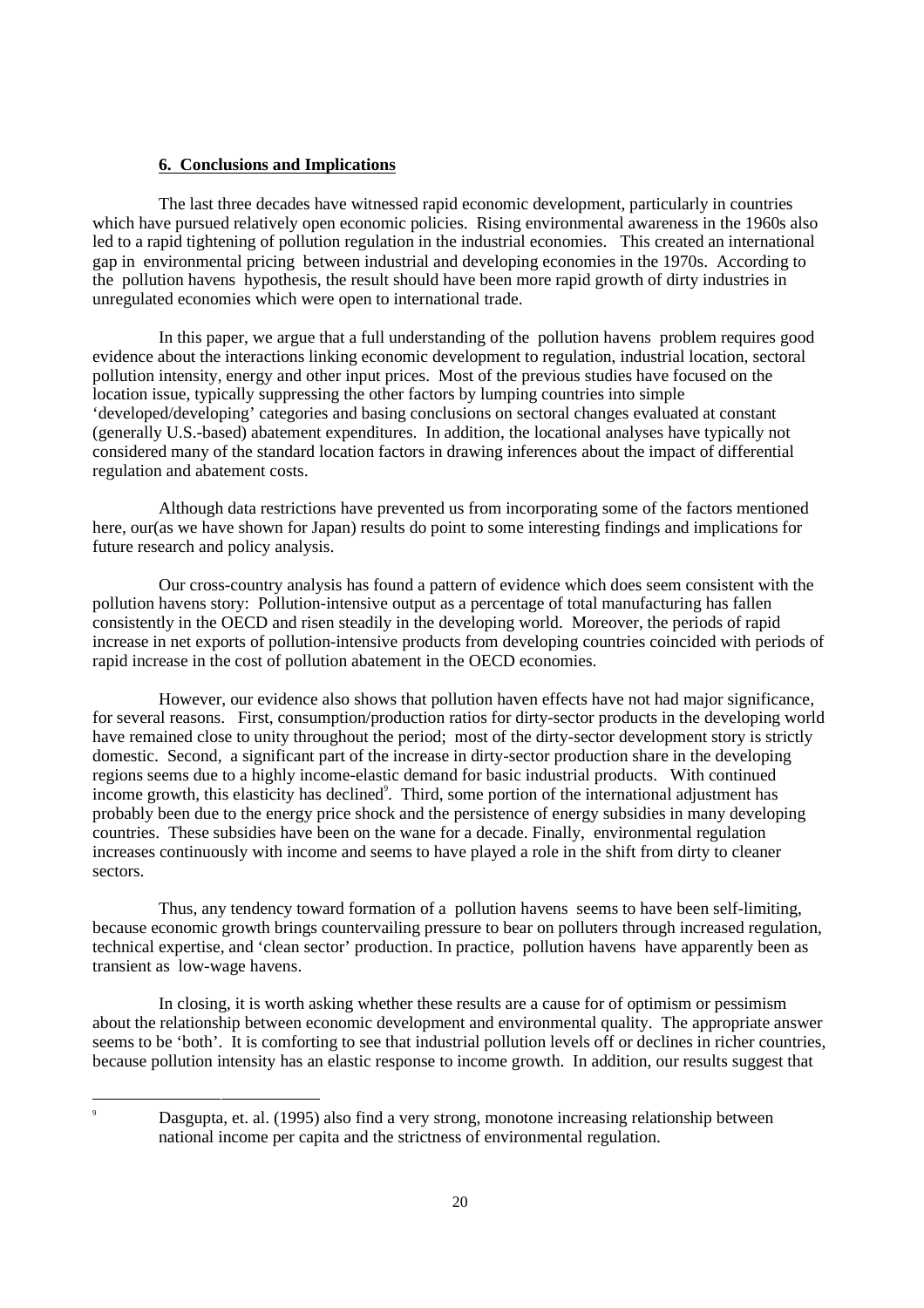pollution haven effects have been transient and relatively unimportant. It is clear that no feasible trade policy could 'neutralise' this effect. Cross-country differences in environmental regulation reflect a broad continuum of experience, and the domestic impacts of regulation dwarf international displacement impacts.

However, the evidence suggests that something like a pollution havens effect is real, even if it has been transient for many countries. The results, however, also suggest there will be some countries that lag behind in their efforts to control pollution now and may even take years to catch-up with the rest of the world. This also rises serious issues about continued existence of polluted waterways and lands left behind by itinerant dirty industries, and their legacy will remain for generations.

What, if anything, then should the industrial countries or rest of the world do about this disparity? Our results cast strong doubt on the wisdom of intervention through trade-related measures. The continuous, smooth relationship between income growth and environmental performance shows that developing countries are already making social choices which reflect the calculus of benefits and costs. Countries become less polluted as rising incomes makes a cleaner environment more desirable and affordable. Fortunately, there are progressive alternatives to heavy-handed intervention: The positive alternative to heavy-handed intervention lies in aiding activities to finance pollution control training; the transfer of cost-effective pollution control technologies; and appropriate information systems for regulation and public dissemination of environmental information. At each level of development, such assistance can help developing countries move closer to locally-appropriate levels of pollution control. Ultimately, income growth will be the answer. As developing economies prosper and tighten their regulations, we are confident that the shadow of pollution havens will recede to insignificance.